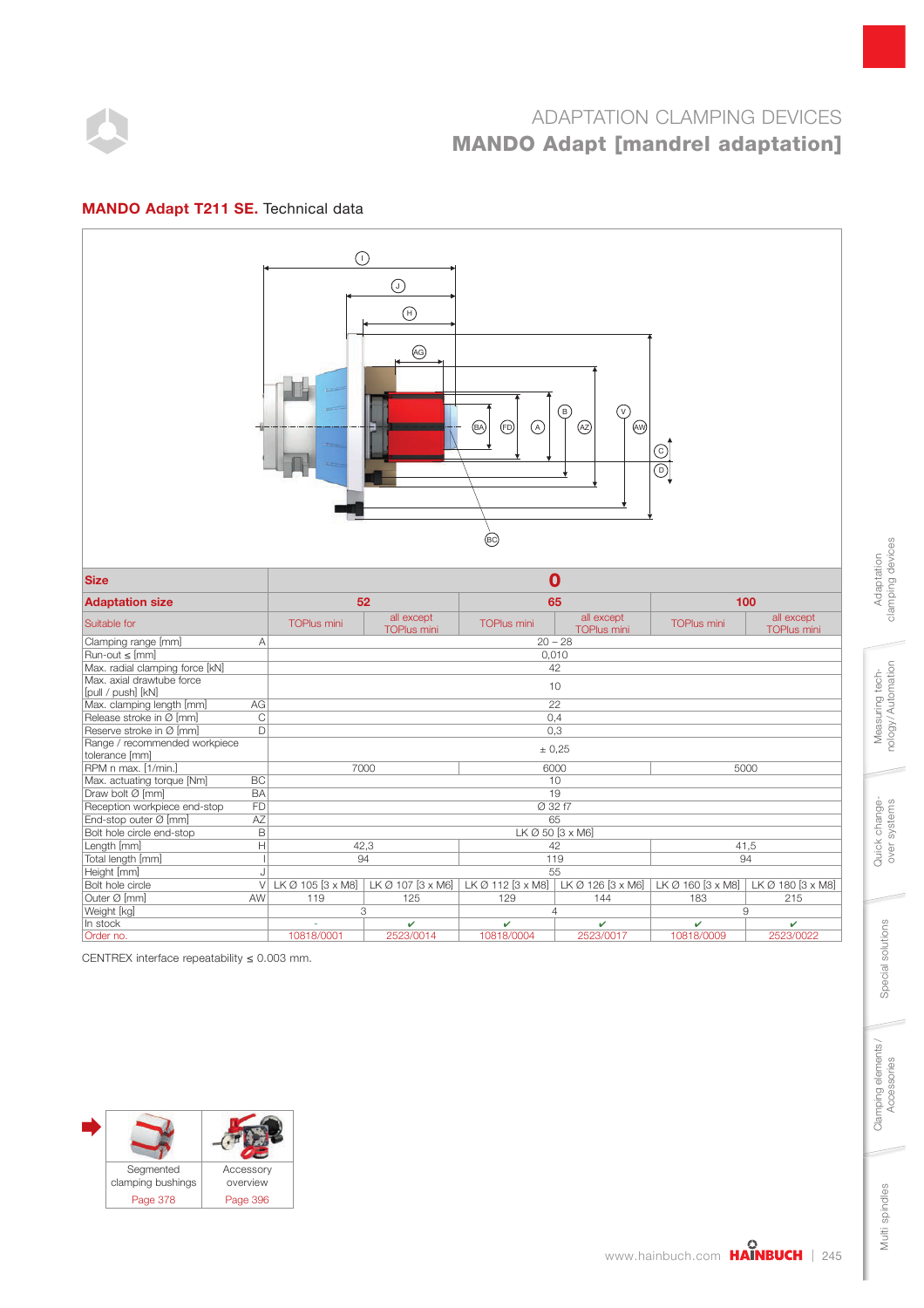#### MANDO Adapt T211 SE. Technical data



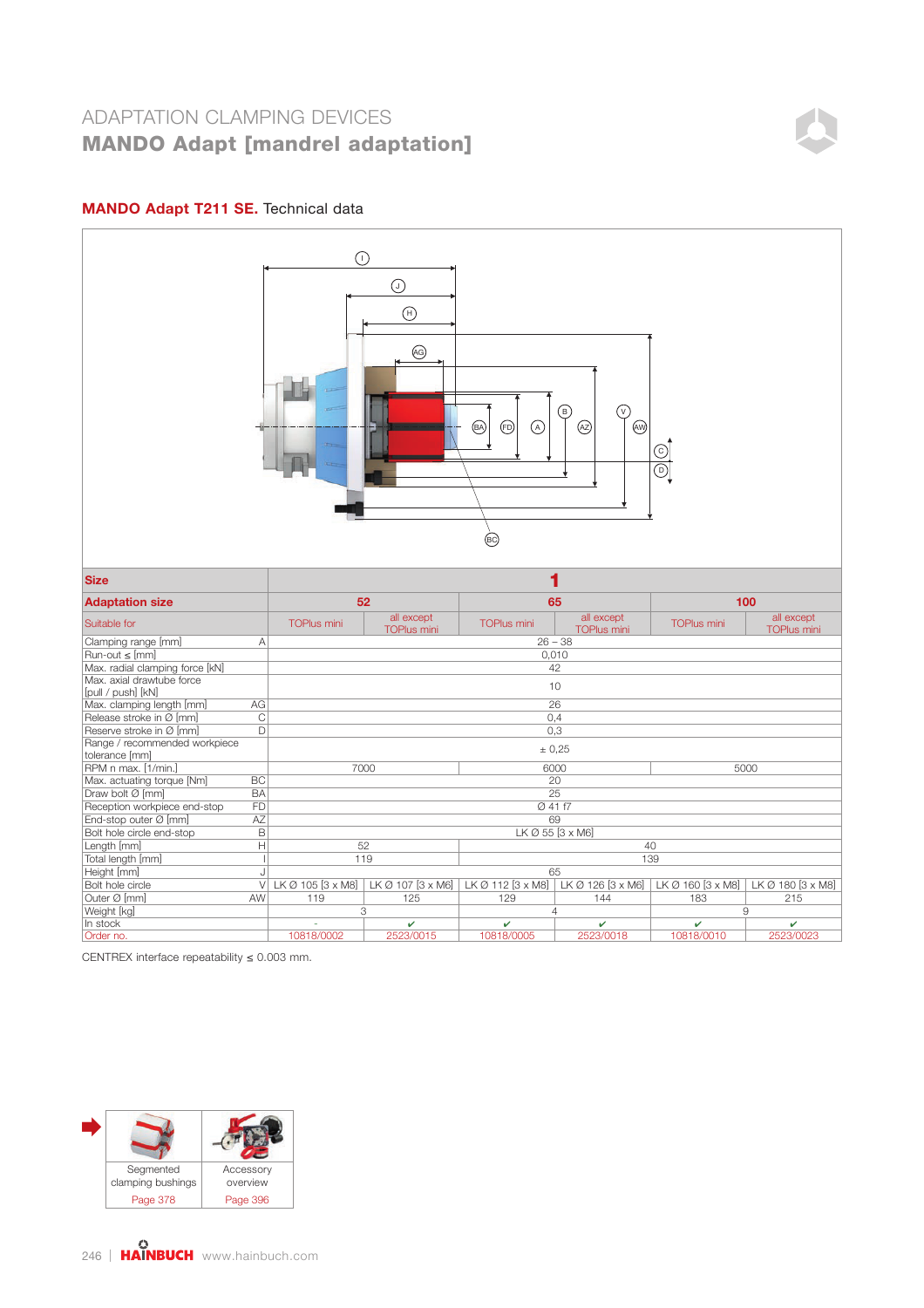

#### MANDO Adapt T211 SE. Technical data



CENTREX interface repeatability  $\leq 0.003$  mm.



clamping devices clamping devices Adaptation Adaptation

Multi spindles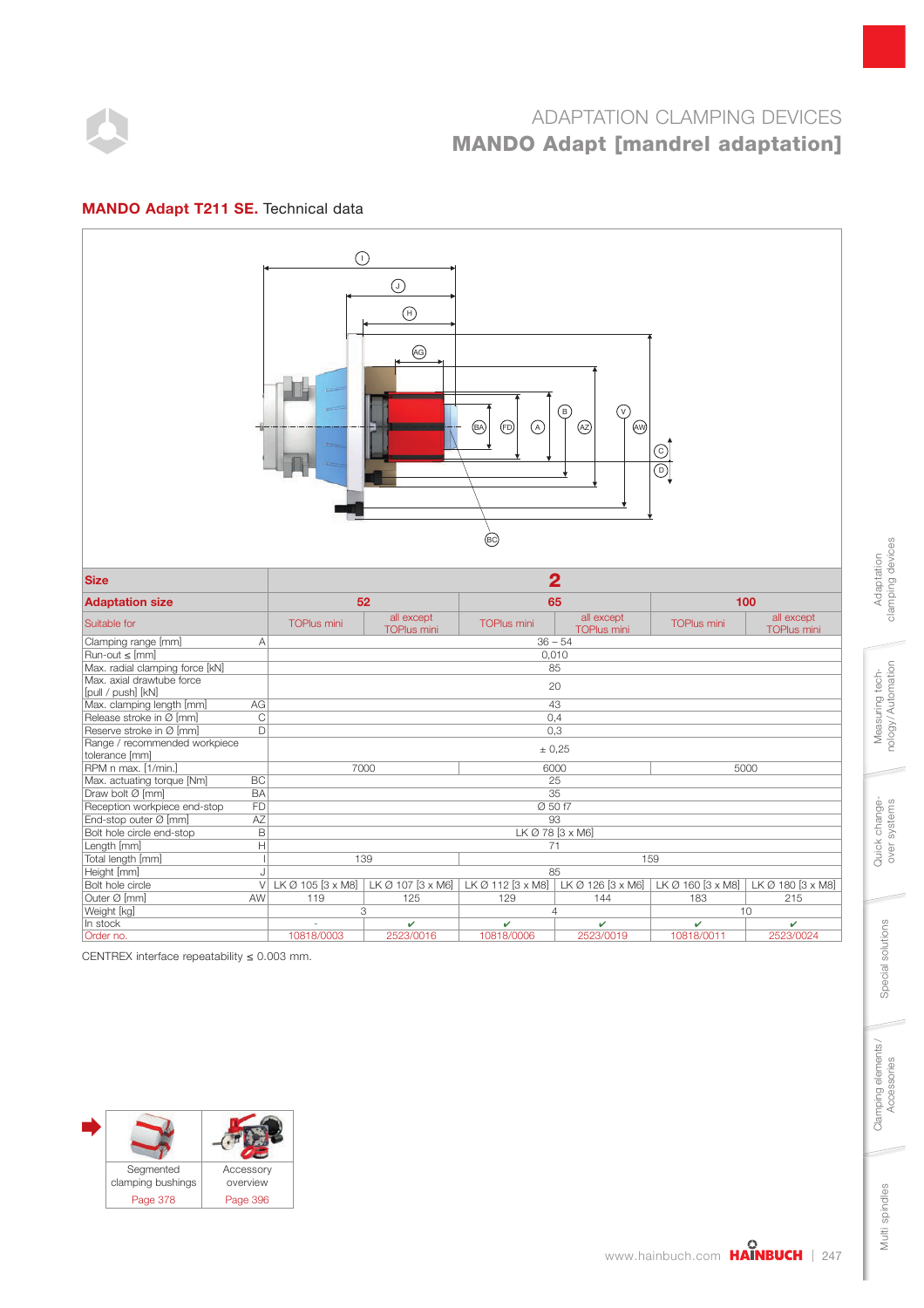### MANDO Adapt T211 SE. Technical data



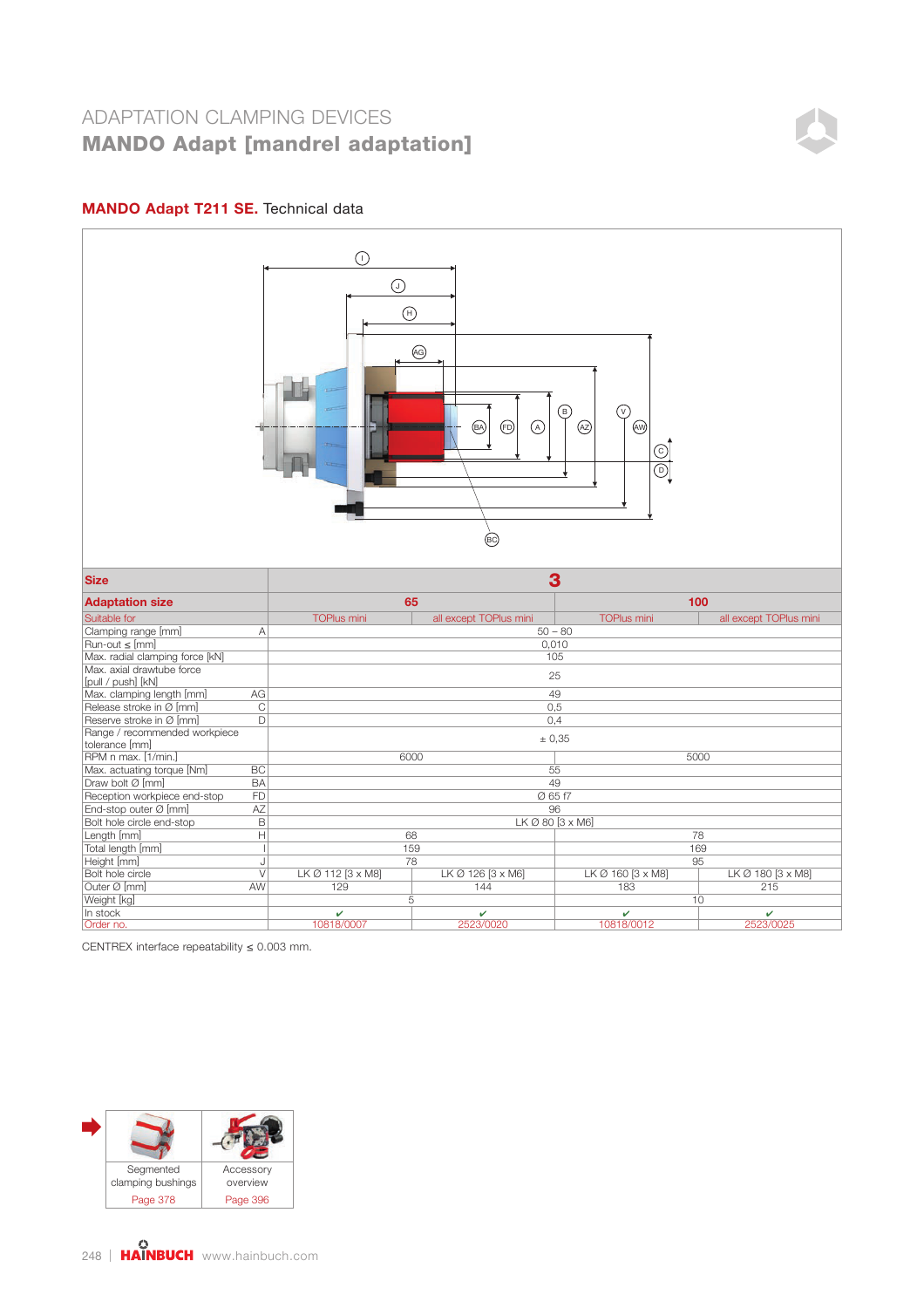

#### MANDO Adapt T211 SE. Technical data



CENTREX interface repeatability  $\leq 0.003$  mm.

For size 4, clamping range 101 – 120 mm, a max. speed of 4200 RPM applies.



clamping devices clamping devices Adaptation Adaptation

Multi spindles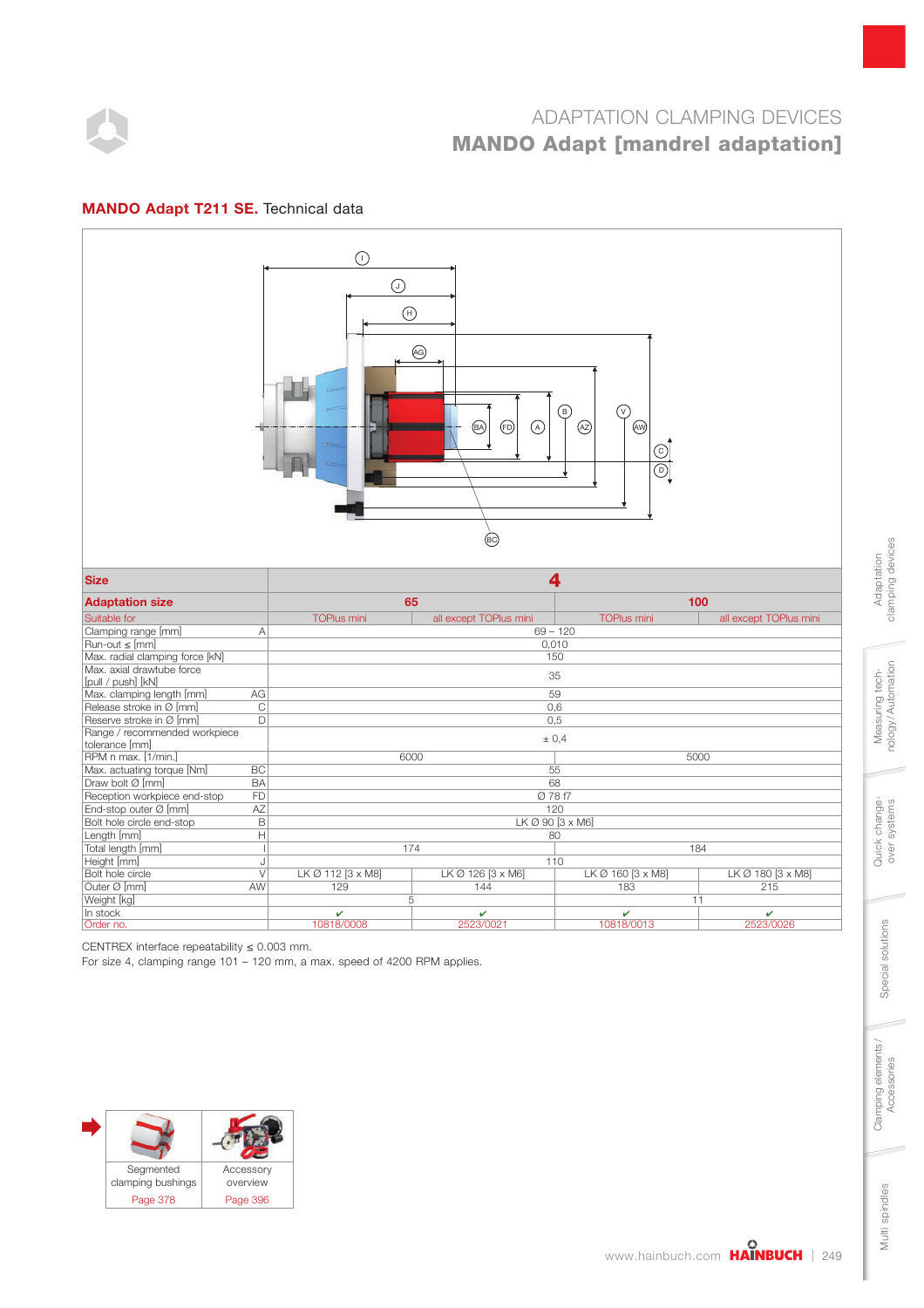

#### MANDO Adapt T211 RD. Technical data



CENTREX interface repeatability  $\leq 0.003$  mm.



clamping devices clamping devices Adaptation Adaptation

Multi spindles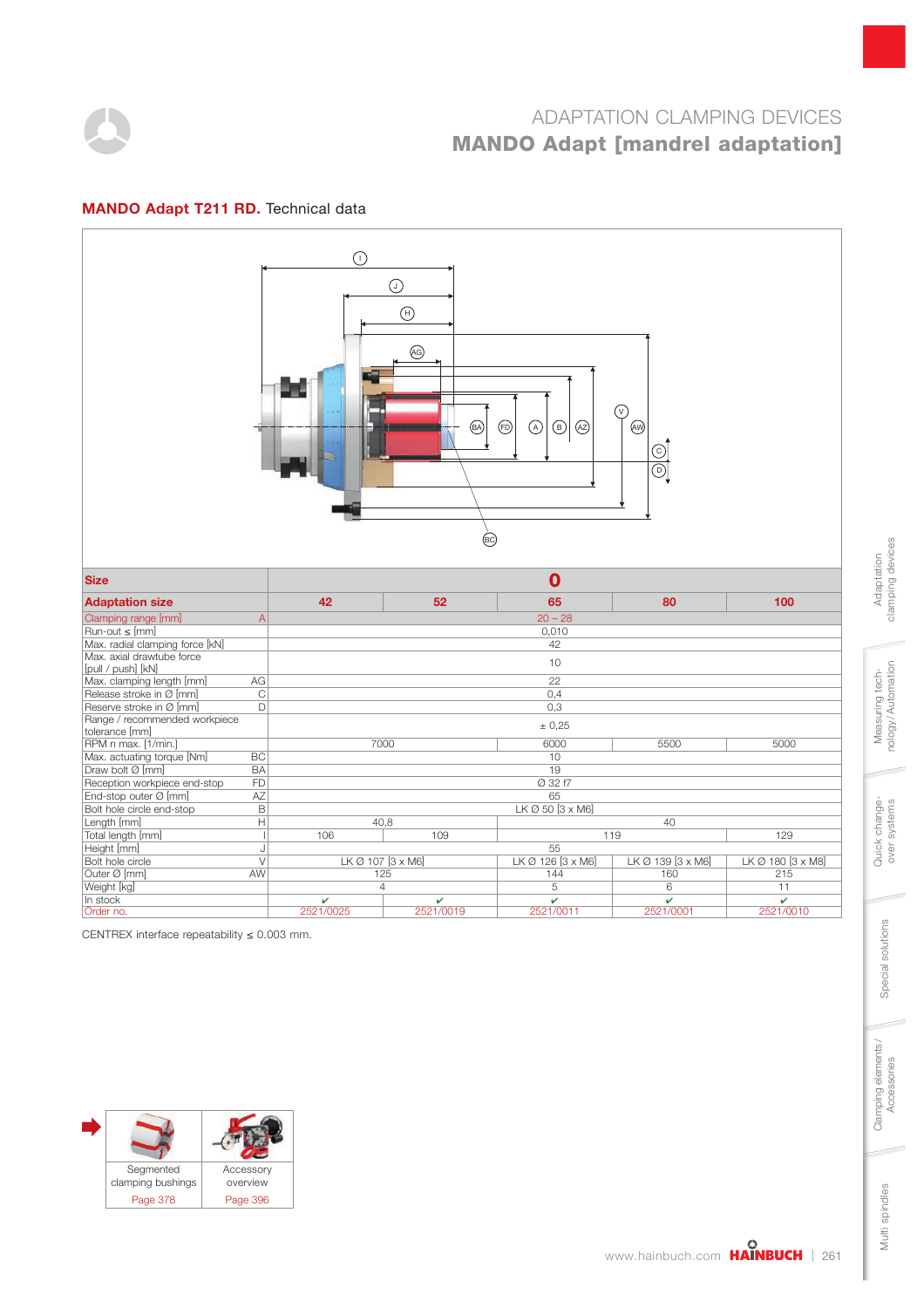### MANDO Adapt T211 RD. Technical data



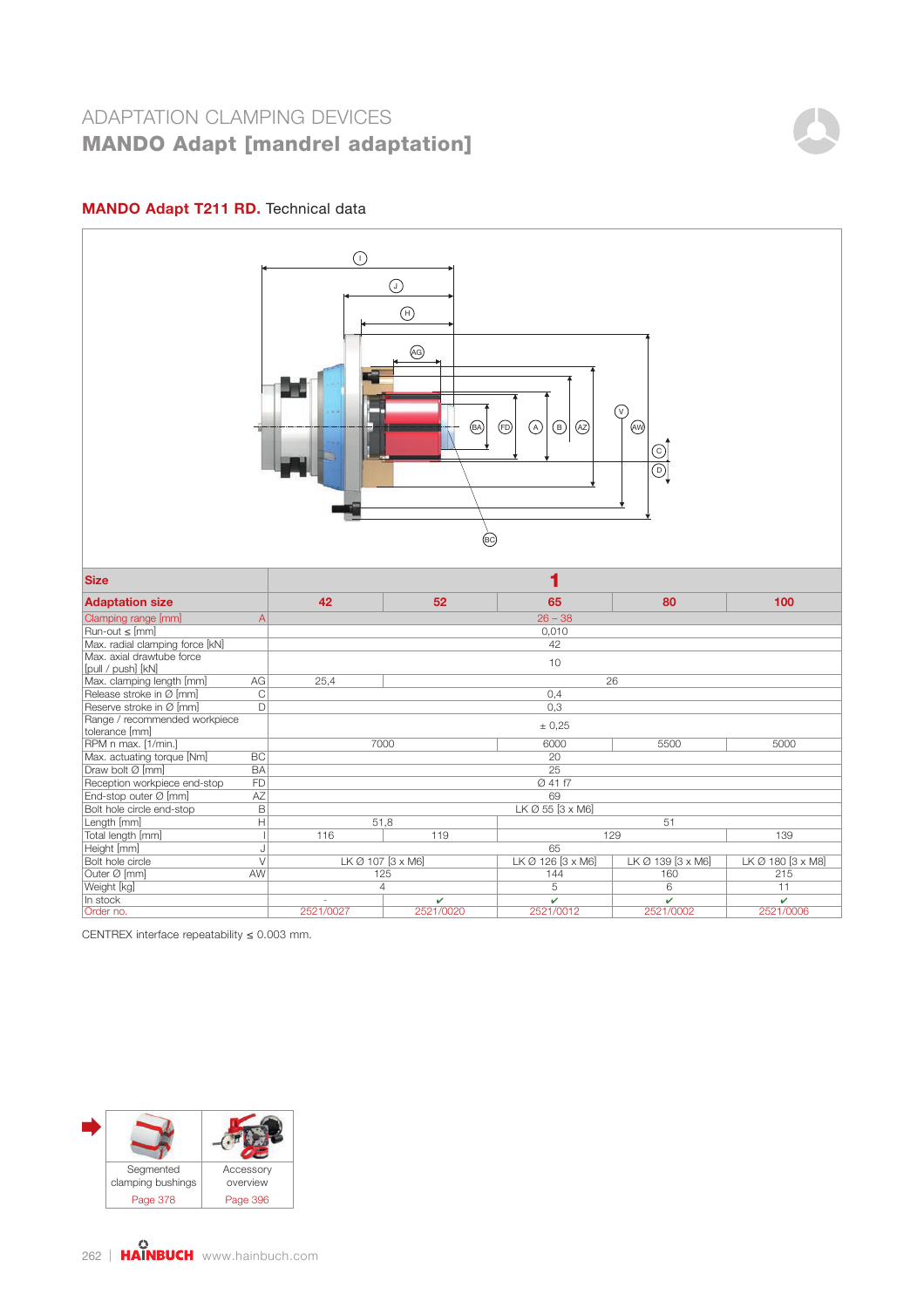

#### MANDO Adapt T211 RD. Technical data



CENTREX interface repeatability  $\leq 0.003$  mm.



clamping devices clamping devices Adaptation Adaptation

Multi spindles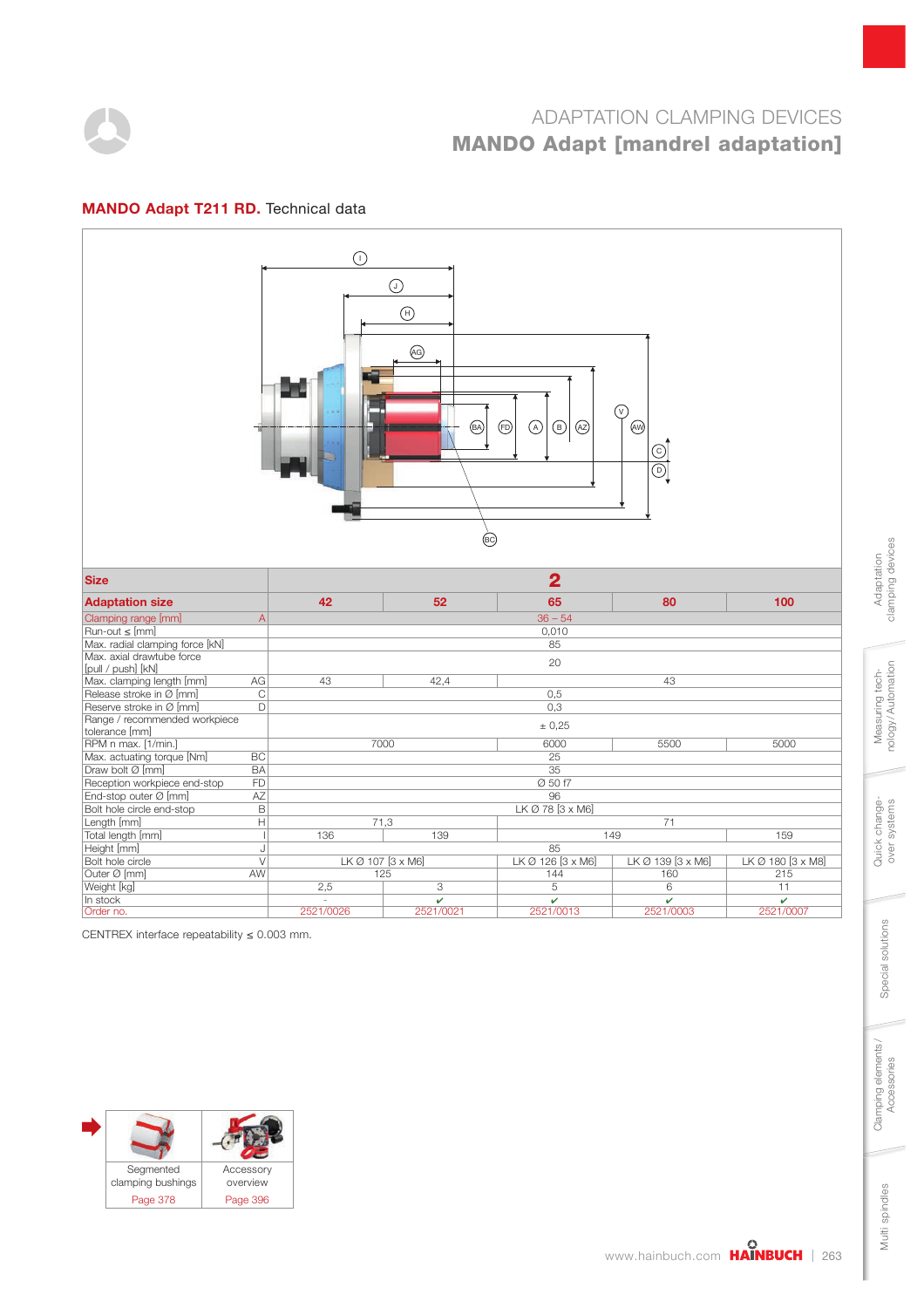### MANDO Adapt T211 RD. Technical data